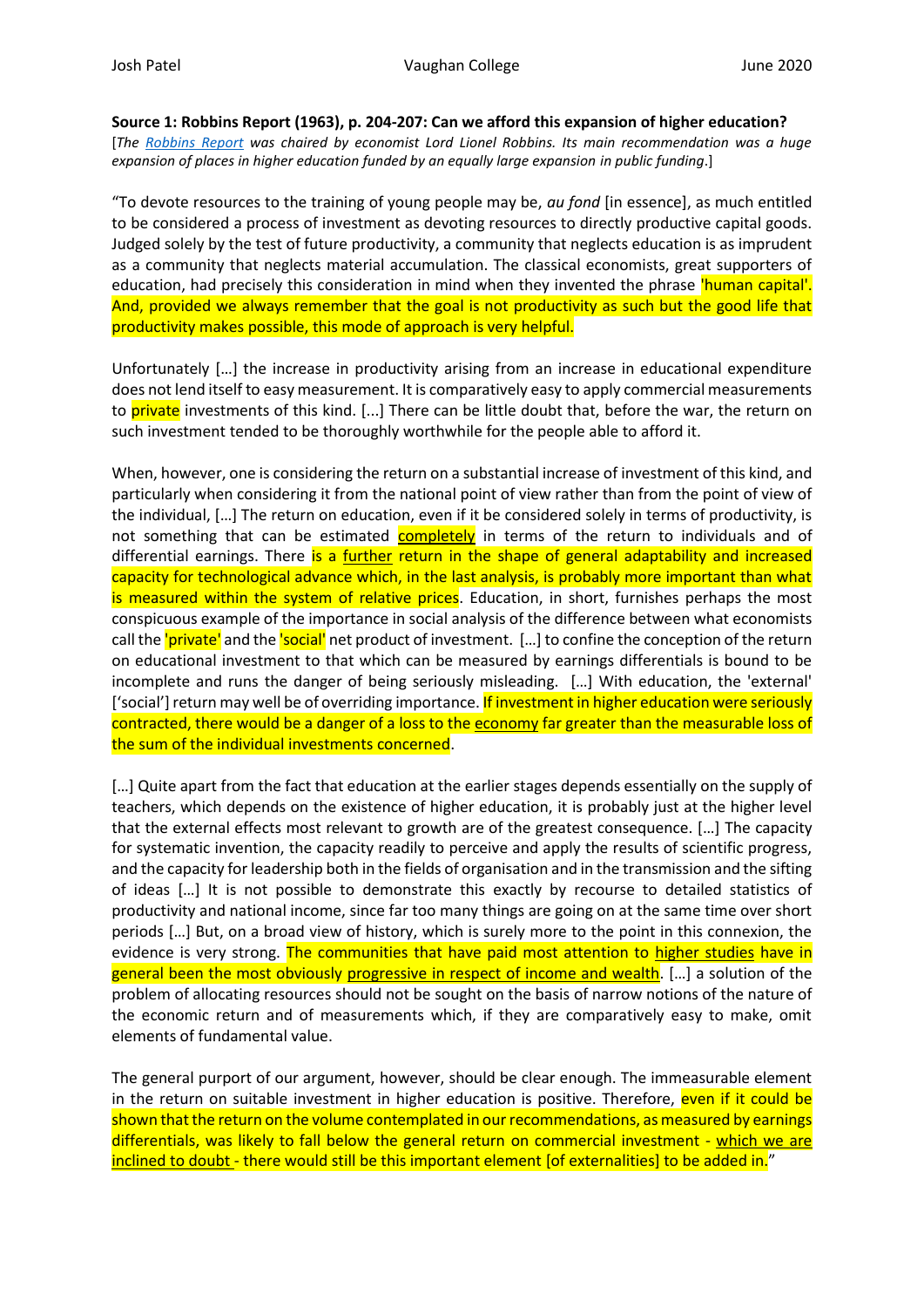## **Source 2: Kerr-Muir, UIJC, 'CBI/Vice Chancellors' Committee', (13 March 1967), pp. 2-5.**

[*Kerr-Muir was an industrialist from Coventry, director of the textiles company Courtaulds Ltd, a member of the Confederation of British Industry and a member of its joint council with the Committee of Vice-Chancellors and Principals. He was the first honorary treasurer of the University of Warwick.*]

"Industry defined its requirements somewhat broadly - it wanted good all-round men of welldeveloped critical ability who would be fully equipped to take part in the decision-making which management implies. The men must be of good character, disciplined and with such presence that they can exert personal influence over their subordinates. The real objective of industry is to get more of the better people. It particularly wants trained intelligence so that the individual has learned how to go on educating himself and is capable, therefore, of being moved rapidly into broader areas. […] broad general knowledge is needed, but this must not be achieved at the expense of development of intellectual ability. That many courses were now offering a general first year course with specialization in the later years was most encouraging, as was the trend to couple, to name many examples, general science with economics or pure science with history, or applied science with social sciences.

The real need was for undergraduates to appreciate very early on that their university training is a preparation for a possible career in industry. […] this appreciation should come at school [too] [...] If schoolmasters, whilst at university, had been introduce to this same concept of industry as a career, that in itself would go far towards influencing school-leavers [...]

Undergraduates should be provided from the outset with a general concept of industry, business and commerce, which might be broken down into -

- 1. The social purposes of Business and Commerce
- 2. The structure of industry
- 3. The financing of Industry
- 4. The need for Management, trained in all disciplines
- 5. The skills required in Management

And to be under the main heading of "The Role of the Graduate in Society". These topics cannot be dealt with in great depth during student years. The object must be to reveal to the student the dependence of society on manufacture, and the conduct of business as an ethical and essential human activity. The background might be spread over the first two years of the undergraduate course.

In his final year the student should learn something of this own potential usefulness in an industrial community. He should be shown how his particular disciplines bears upon business activities and the breadth of opportunities should be made clear, with industry broken down into its essential functions:

- Innovation: The need for new ideas and change
- Manufacture
- Selling and Marketing
- The making of business policies

By the time he graduates the student should be able to assess industry as a challenge to the whole man as much as to the chemist, physicist, economist, etc.

The course envisages in the above might be based on not more than two hours tuition per week [...]

Universities might, in the normal curricula, teach something of the techniques involved in making use of knowledge. For example the application of thermodynamic principles to specific industrial processes: the practical uses to which advanced mathematics can be put. The student might also be introduced to the idea that working in a multi-discipline team produces results faster than working alone, with respect both to the value of this work done and the furthering of his personal career."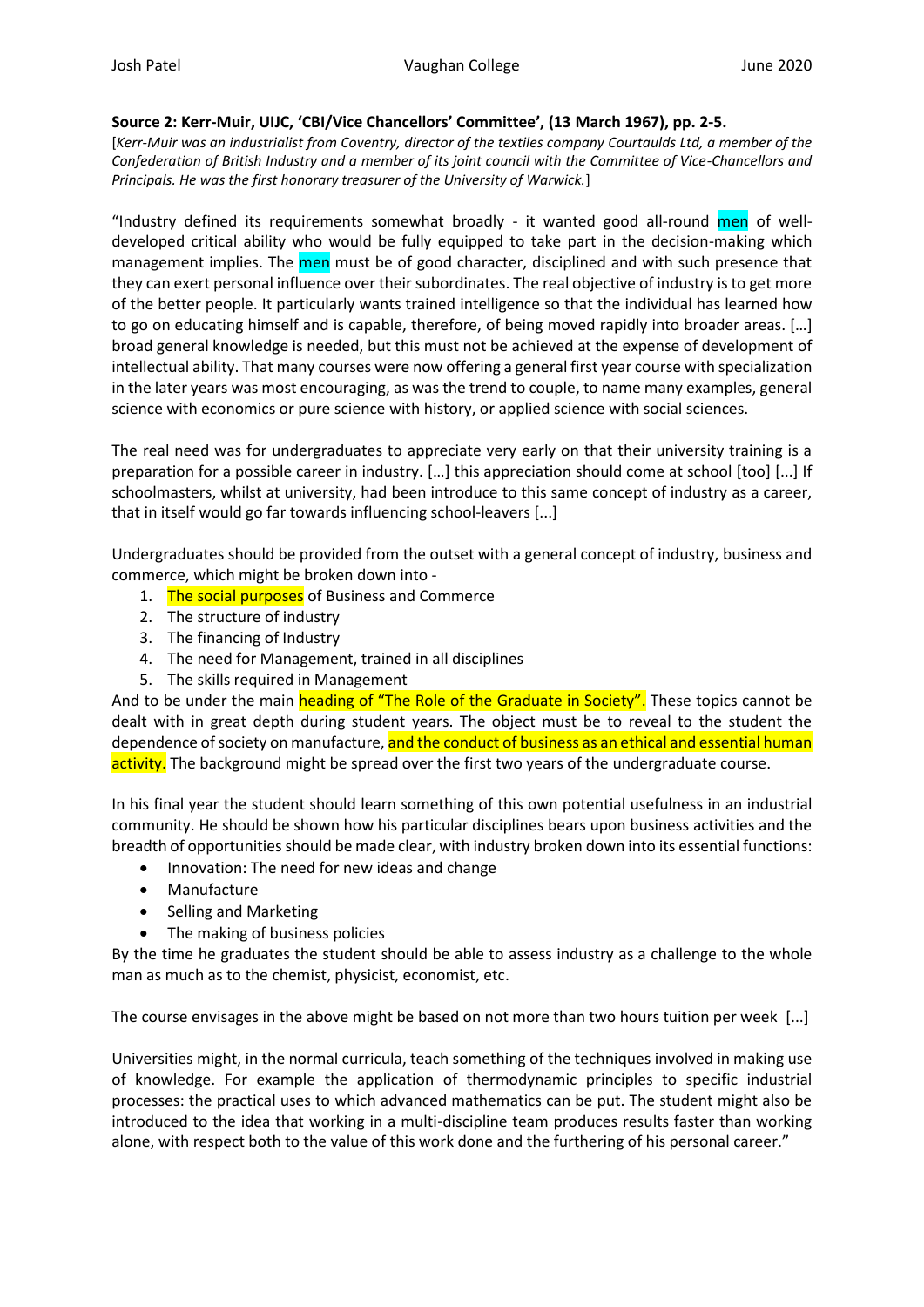# **Source 3: Tom L. Cottrell, 'The Education of Chemists,' Inaugural Lecture, No. 2, University of Edinburgh, (20 November 1959)**

[*Tom Cottrell was the first Vice-Chancellor of the University of Stirling (from 1965; Stirling opened in 1967). Before this Cottrell had been a research chemist at Imperial Chemical Industries until 1958 when he was appointed Professor of Inorganic and Physical Chemistry at Edinburgh.*]

"My main personal impression is that the most striking characteristic of the chemist in industry is his lack of professional competence. People often complain about the lack of liberal interest of scientists, their difficulty in dealing with people, and some industrialists have said they lack leadership. I do not know whether these complaints are true, nor do I see what the universities could or should do about it. The act that it has been for some time fashionable to send the young of the English governing class to Oxford and Cambridge has given some industrialists the idea that all universities ought to be training groups for leadership, and they have criticised other universities because they are not. In fact, universities are places for the education of scholars and professional men, and the connection of Oxford and Cambridge with leadership is an accident of fashion. My complaint is a much more serious one: it is that a high proportion of honours university graduates in chemistry are not very good chemists and that their deficiency could be at least party reminded by improving their education.

Let me be more specific about the respects in which I believe the chemist is less competent that he might be. The first is that when faced with a problem of a type he has not met before, he resorts to the purest empiricism, untinged by chemical theory. […]

The next and perhaps even more important defect of which I must admit of having been guilty myself, is an insufficiently critical and enquiring attitude to the research problem. [...] Here certain ability to ask the right simple question is vastly more important than the ability to carry out the determination correct to say ±1 per cent.

Related to this there is an even more depressing failing: a tendency to do experimental work rather than look up the literature. […]

The third defect is so frequently discussed that it is almost a platitude to mention it: most chemists can't write. [...]

The three common defects: the lack of power to apply theory, the lack of a critical approach to the problem in hand and the inability to communicate clearly, are all aspects of the same thing: the lack of an academic approach. The academic approach to knowledge is critical and theoretical, and essentially concerned with its communication, and these are qualities in which I suggest chemists are deficient. This deficiency has adverse practical consequences. If I am right, we arrive at the apparently paradoxical conclusion that the greatest practical defect of the professional chemist is a lack of academic intellectual qualities."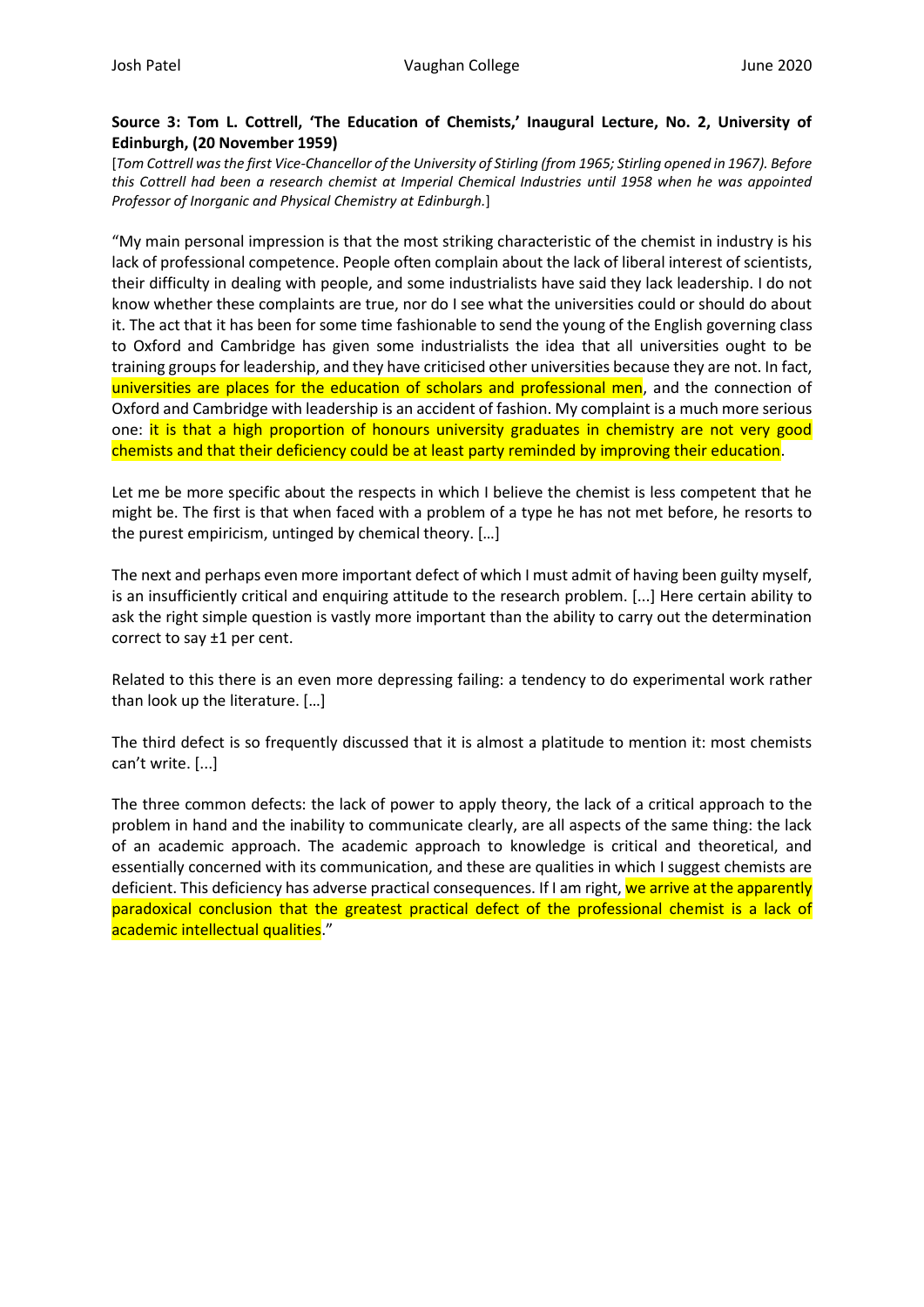# **Source 4: University of York Development Plan 1962-1972, (York University Promotion Committee, 1962)**

[*The University of York opened in 1963. The promoters of the university decided to organise their university around 'colleges' to encourage the mixing of different disciplines and people.*]



Since the resolution isn't great (sorry, I wanted to get higher quality copies but this hasn't been possible!) from top to bottom, left to right, text reads:

The Colleges; The Faculties; ?; The Universtiy Adminstration; with satgellite lodgings; (a) Oxford & Cambridge Pattern

The University; the daily journey to work; The Faculties; Halls of Residence [?] of lodgings; (b) Civic Universities Pattern

The collges with satellite housing and lodgings; The University; The Departments – fragmented faculties; (c) York Pattern

"It is hoped that while avoiding the dispersion and lack of co-ordinated teaching of the completely general degree, the courses in most schools will provide for a due spread of integrated subsidiary subjects grouped round a major subject, thus avoiding both the narrowing effect of extreme specialisation and the lack of purpose of extreme generality. [...]

It is proposed that the University should aim at the outset to provide a substantial degree of residential accommodation for undergraduates, postgraduates and staff divided up in a regular way among groups of accommodation called *colleges* which will also contain space for leisure activities, student and staff groups of various kinds, and communal meals. […] Particular importance is attached to the intimate association of staff and students in this context. […]

Every college will also contain its own share of generalised teaching accommodation designed for maximum flexibility and suitable for use by a large number of difference disciplines […] This will include rooms for tutorials, seminars and lectures, and a working and recreational library. Care will be taken to avoid the association of a particular college with a particular subject. This might produce an excessive concentration of specialists within a social group, and would in turn work against the mixing of different interests and sills which is one of the chief purposes of university education. […]

The overlapping of main and subsidiary subjects between different specialisations which is planned at York will be a corrective […] The colleges may be seen therefore not as groupings intended to encourage isolation and a parochial attitude, but as an extension of the opportunities for meeting new people and making contact with fresh ideas and experiences which are a *raison d'être* of the University itself […]

it should ideally be impossible to go from one unit of accommodation to a similar one without coming into contact with at least one of completely different academic or social character on the way."